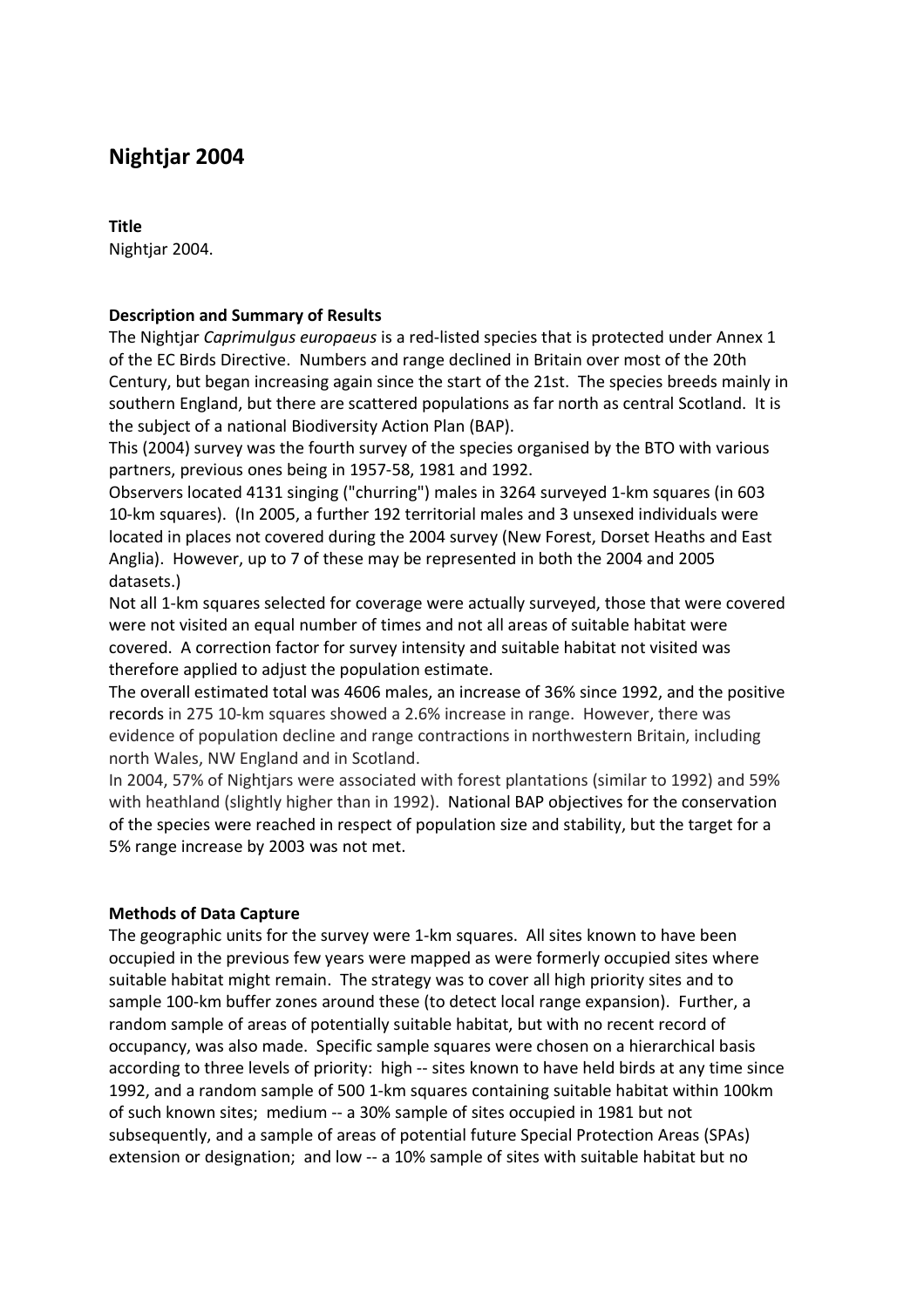history of occupancy, and additional sites which observers considered to contain suitable habitat.

Observers (mainly volunteers but with professional help covering gaps, particularly in remote parts of Wales, parts of Dorset and lowland Scotland) were asked to make two visits to allocated 1-km squares between late May and mid July. Each surveyor recorded the locations of all individuals observed (onto 1:2500 maps) from all visits and casual records. These were plotted in GIS to determine individual territories, whilst accounting for duplicated observations from adjacent recording areas or additional visits. Observers also noted the occurrence of habitat categories within 50m of each Nightjar registration.

## **Purpose of Data Capture**

The stated aim was to assess the population size and range of the Nightjar and to gather information on its use of different habitat types.

## **Geographic Coverage**

The stated aim was to survey the entire UK breeding population of the species, although the actual coverage did not reach this ideal. The range is concentrated into southern England but there were known to be scattered populations as far north as lowland Scotland. In the event sample 1-km squares in 603 10-km squares around Britain were visited.

## **Temporal Coverage**

Most of the data were collected in 2004 but some additional data, to provide complete coverage of selected Special Protection Areas (New Forest, Dorset Heaths, Breckland and Suffolk Sandlings), were collected in 2005 by BTO and Just Ecology for English Nature (now Natural England).

A minimum of two visits to a site, at either dusk or dawn, between late May and mid July was requested, with a stated preference for one to be in June and with at least three weeks between visits.

# **Other Interested parties**

The survey was organised, run and funded by BTO in partnership with the Royal Society for the Protection of Birds, Natural England (then English Nature) and the Forestry Commission in England, Wales and Scotland.

# **Organiser(s)**

Greg Conway and Ian Henderson as BTO staff members.

**Current Staff Contact**  archives@bto.org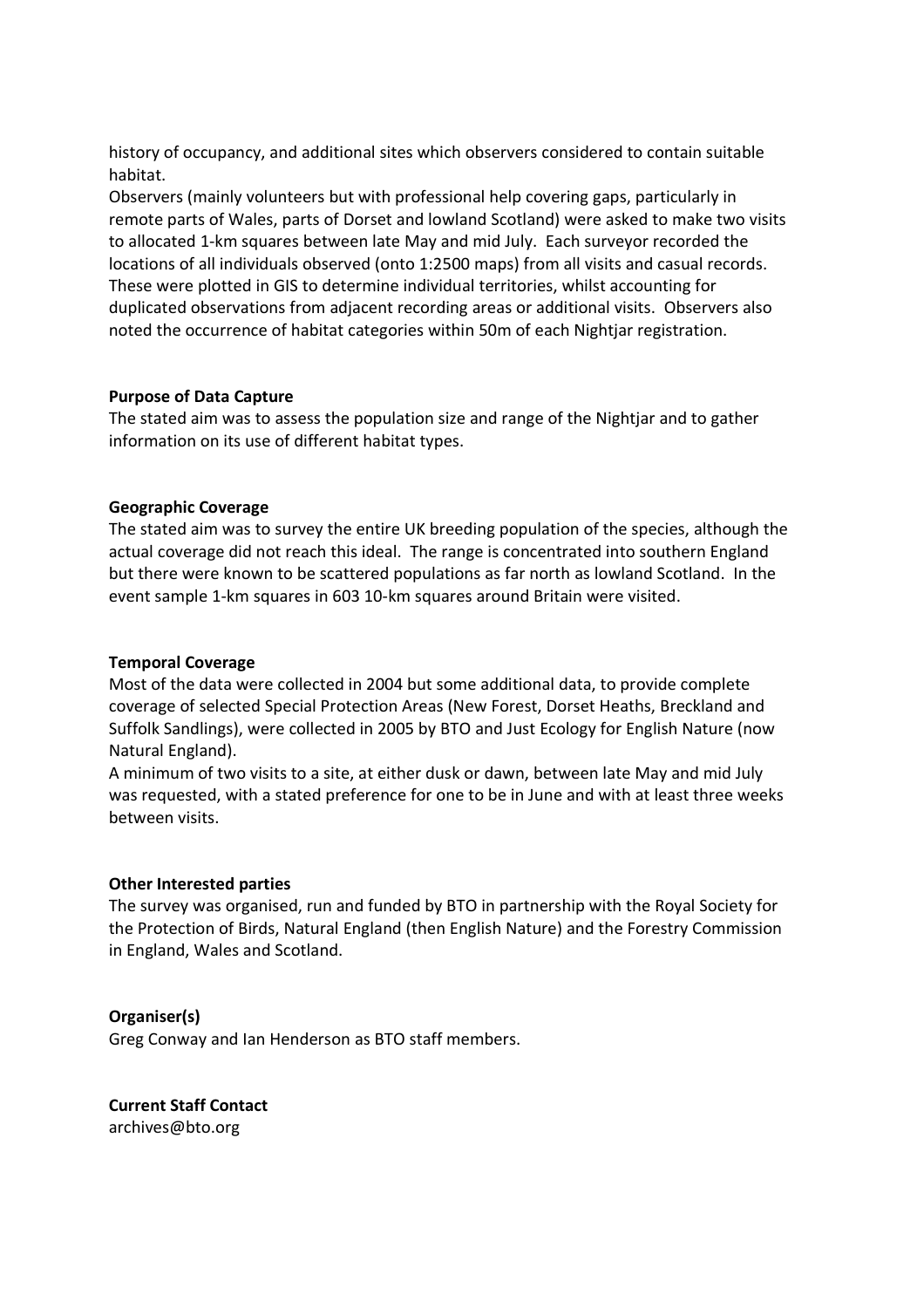### **Publications**

A full report of the survey is: Conway, G., Wotton, S., Henderson, I., Langston, R., Drewitt, A. & Currie, F. 2007. The status and distribution of European Nightjars *Caprimulgus europaeus* in the UK in 2004. *Bird Study* 54: 98-111. It was noticed in *BTO News* numbers 250 and 259.

#### **Available from NBN?**

Yes -- as part of the Nightjar dataset covering the 1981, 1992 and 2004 surveys. (The dataset contains a total of 4197 territory records, comprising 3083 territorial males (10 without location information), six single females, 18 unsexed adults and 46 presumed migrant males – only noted in May.)

#### **Computer data -- location**

BTO Windows network central area.

## **Computer data -- outline contents**

All bird counts, habitat data and counts of "other species" at each site on each visit.

#### **Computer data -- description of contents**

"2004 Nightjars Survey Visit Data.xls" contains all information relating to visits in 2004: Columns are: 1-km square; Site Name; 10-km square; 1-km square; Central Grid Reference; BTO Region; County; Visit - A B etc; Date - of visit (DD/MM/YYYY); Start - time (xx:xx); Finish - time (xx:xx); Dawn/Dusk; Rain - Y/N; Cloud cover - as percentage; Wind direction; Wind Force; Temperature; Moon Phase; Number of Males (in survey area); Number of females (in survey area); Males on adjacent survey area; Notes

"2004 Nightjar Habitat Data.xls" contains all habitat data recorded on survey forms:

Columns are: sitename; 10km square; 1km square; gridref (6 figure); county (in words); btoreg (4-letter code); region (SEAST, SWEST etc); visit (A B etc); bird (1 - 23 but incl 0 presumed to be where centre not in 1-km square); bird1 (0.1, 0.2, 0.3, 1.0 - presumed proportion of territory in square); habitat columns = 0 or 1 for absence/presence of habitat in the 1-km square: unpl (unplanted); bdlf (broadleaf); con (conifer); mix (mixed); lt1m (less than 1m high); onetotwo (1-2m); twotofour (2-4m); gt4m (more than 4m); stnd (stand); brsh (brash); dry; wet; Pb (??); Bracken; Grass; Heather; bdlf; con; mix; Ride; Edge; activity; SiteSuitable; Notes; Comments

"OtherSpecies.xls" Contains data for all other bird species reported during the 2004 survey. Woodcock; Tawny Owl; Long-eared Owl; Wood Lark; Song Thrush; Grasshopper Warbler; Little Owl; Cuckoo; Barn Owl; Turtle Dove; Stone Curlew; Muntjac; Hobby; Yellowhammer; Whitethroat; Kestrel; Linnet; Red Deer; Red Fox; Oystercatcher; Snipe; Curlew; Dartford Warbler; Stonechat; Bat sp; Wren; Willow Tit; Lesser Redpoll; Bullfinch; Goshawk; Corn Bunting; Tree Pipit; Willow Warbler; Nightingale; Honey Buzzard; Buzzard; Meadow Pipit; Roe Deer; Robin; Raven; Badger; Mallard; Pheasant; Swan; Short-eared Owl; Red Grouse; Swallow; Grey Partridge; R-L Partrige; Woodpigeon; Crow; Chaffinch; Swift; Brown Hare; Peregrine Falcon; Teal; Skylark; Blackbird; Glow Worm; Lapwing; Redstart; Sparrowhawk; Heron

#### **Information held in BTO Archives**

2 Archive boxes containing data.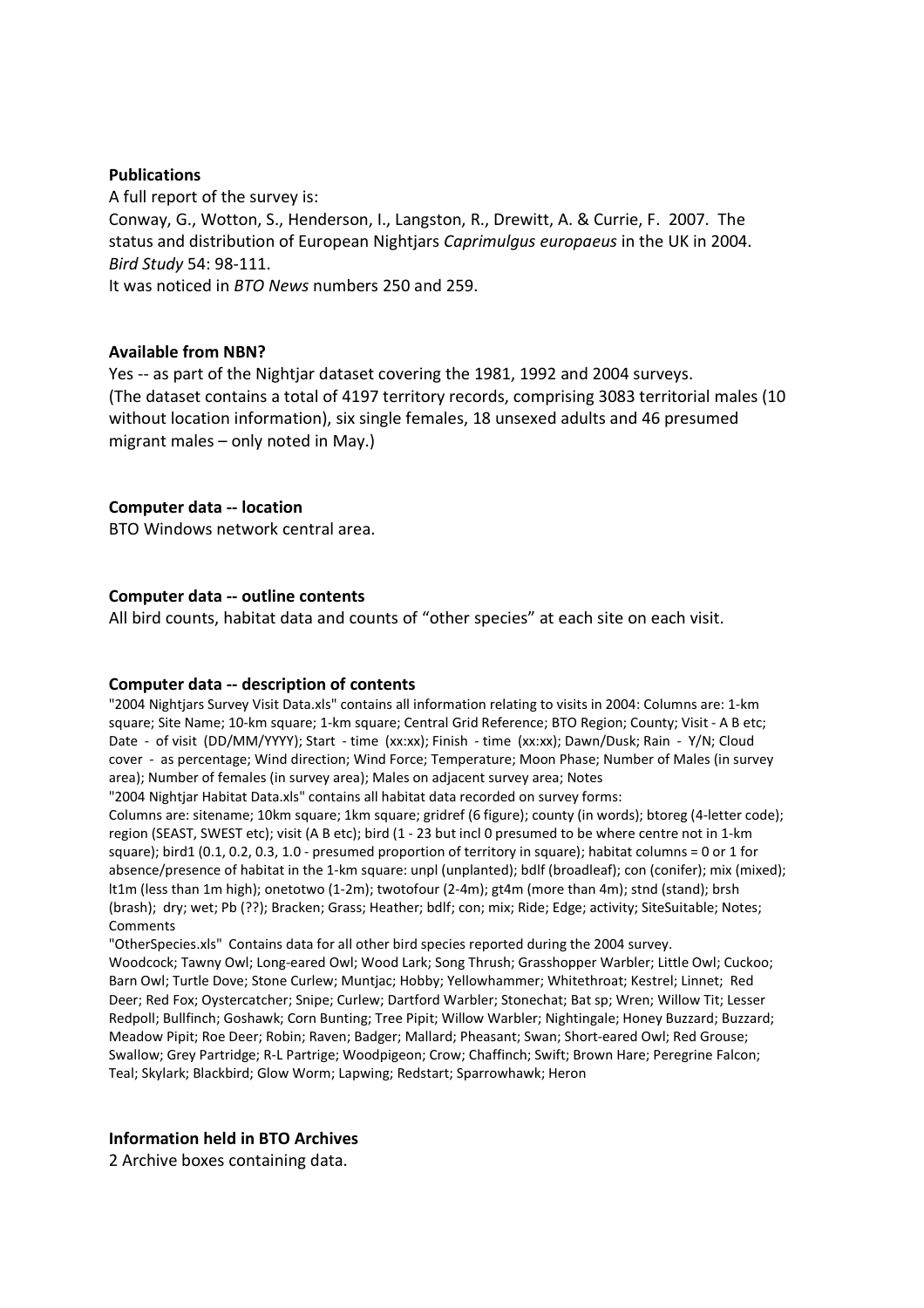## **Notes on Access and Use**

The data were collected under the Statutory Conservation Agencies and RSPB Breeding Birds Scheme (SCARABBS). Please acknowledge BTO, RSPB, Natural England and the Forestry Commission for England, Wales and Scotland in any use of the data. Users are requested to exercise appropriate care when publicising or publishing any results because the species is vulnerable to human disturbance and habitat loss. Full disclosure of breeding locations to the public might lead to environmental harm.

## **Other information needed**

#### **Notes on Survey Design**

Large expanses of relatively uniform heathland or forests, usually pine plantations, in the lowlands or mixed conifer plantations in the uplands, were identified from a) heathland inventories held by RSPB, English Nature and forest stock maps, b) Geographic Information System (GIS) databases of the Forestry Commission, and c) the National Inventory of Woodland and Trees respectively. The same habitat criteria were used in the present survey as in the previous Nightjar survey (1992) to identify 1-km squares that contained potentially suitable habitat. These criteria included conifer plantations less than 21 years old, plus unplanted blocks, bare ground and clear-fell areas.

'Playback' of Nightjar calls was not used as it could have biased counts if not used ubiquitously, and could have caused disruption by drawing birds in from neighbouring areas.

Observers recorded the presence or absence of several habitat categories occurring within 50m of each Nightjar registration or at the centre of sites where no Nightjars were recorded. This was the same as the method used in 1992, but the heathland category was divided into three subcategories: 'forest', 'heathland' or 'woodland'. The forest and woodland categories were further subdivided according to the composition of the woodland (unplanted, conifer, broadleaved, mixed), four height categories (<1m, 1-2m, 2- 4m, >4m), the presence of 'stands' of taller or mature trees within young plantations or 'brash/stumprows' which may be used as song-posts, and the presence of 'rides' or woodland 'edge'. In 'heathland', ground cover was assessed as >50% cover of Bracken *Pteridium aquilinum*, grasses Gramineae or heather species *Erica* spp and *Calluna* spp, and as 'wet 'or 'dry'. The presence of conifer or birch *Betula* spp encroachment onto heathland was also recorded. These categories were not mutually exclusive as, for example, a Nightjar registration might be at the edge of both forest and dry heath.

## **Specific Issues for Analysis**

Lone males that were heard "churring" in May only, particularly in coastal counties along the English Channel, and which were not subsequently observed during the breeding season were excluded from the population calculation. These individuals were considered to be passage birds *en route* to breeding grounds further north.